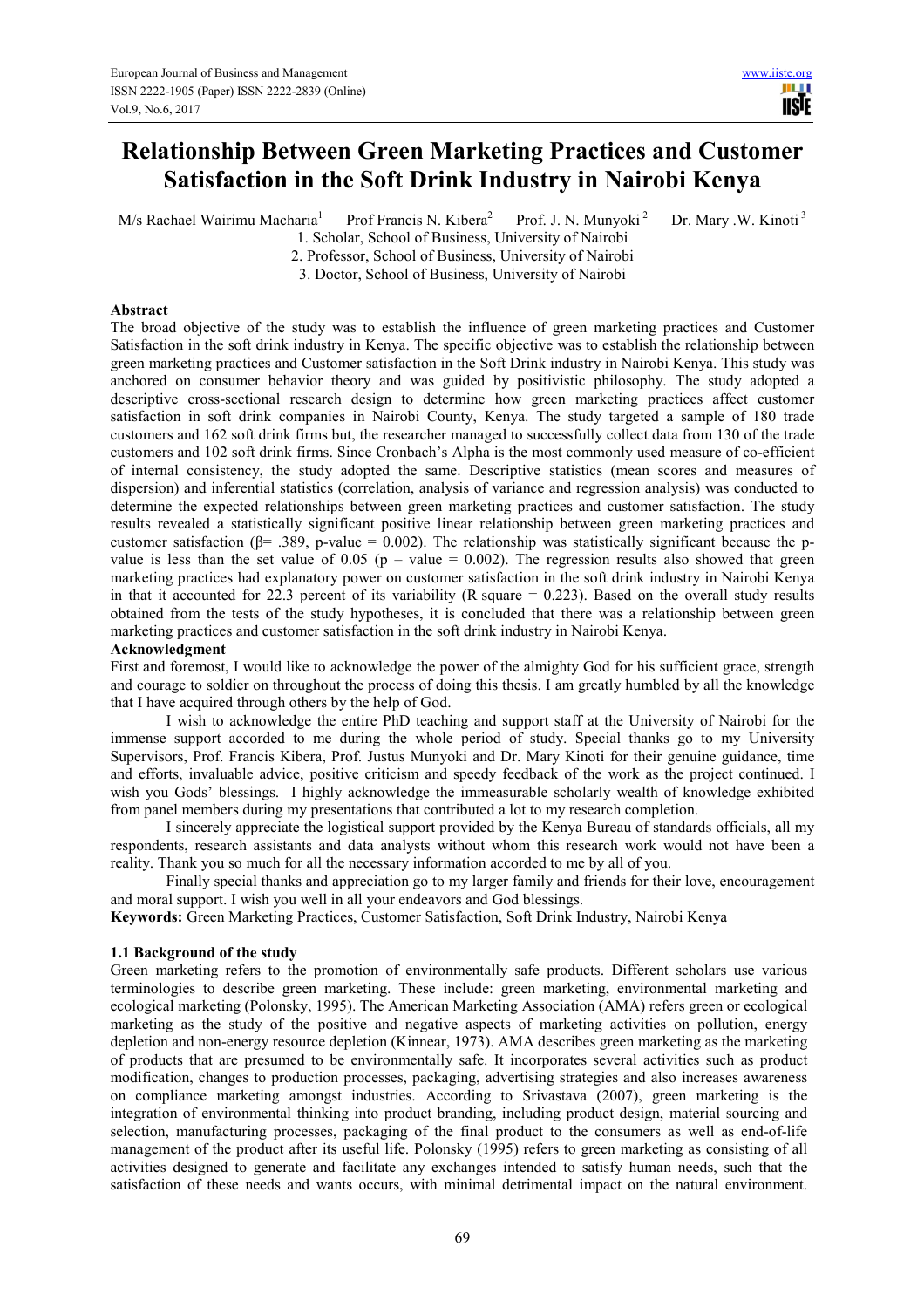Therefore, there is no universally accepted definition of green marketing. Polonsky's description of green marketing will be used in this study since it incorporates most of the traditional components of the conventional marketing explanation and the protection of natural environment.

Green marketing incorporates a broad range of actions, including product modification, changes to the production process, packaging changes, as well as modifying advertising (Peattie, 2001). By creating social and environmental value, sustainability marketing tries to deliver and increase customer value. Similar to the modern marketing concept, sustainability marketing analyses customer needs and wants, develops sustainable solutions that provide superior customer value, and prices, distributes and promotes them effectively to selected target groups. This study has analyzed green marketing practices using the conventional 4Ps framework which consists: product, price, distribution and the promotion and the other two practices namely green brand positioning and processes.

Some of the green products practices available in the literature are product design, quality features, labeling, Packaging and positioning. Design dimensions of a greener product strategy covers a wide range of design for resources conservation and source decline, design for pollution avoidance, reconditioning, remanufacturing, disposability, reuse and recycling (Pujari & Wright, 1996). Packaging of products includes the general aspects of branding, design and layout of collateral, and broad components of the materials offered to consumers (Lieberman, 2002). The main requirement of the regulations is that no one who is responsible for packing or filling products into packaging or importing packed or filled packaging, may place that packaging on the market unless it fulfills the essential requirements and is within the heavy metal concentration limits. Environmental labeling of products is displayed by either using environmentally safe symbols or messages. Their primary aim is to inform the customer of the environmental safety characteristics of the product and assist corporation's position themselves as environmentally concerned organizations (D' Souza et al, 2006). Customers have a notion that green actions are expensive because of the premium prices firms charge for green products (Prakash, 2002). Consumers can convey their societal and environmental concerns by purchasing differentiated products and by willing to pay premiums. The premium prices arise as a result of extra costs firms incur in making a product or firm green. The literature on sustainability has largely examined the issue of willingness to pay and asserts that consumers generally accept that the prices of green products are relatively higher than those of their conventional counterparts (Harris & Freeman, 2008), and are even willing to pay more for them (Gam et al., 2010). Distribution logistics is of crucial importance in green product marketing. Environmental concerns has broadened the scale of distribution and logistics as well as influenced the way distribution and logistics managers perform their duties. With respect to broadening the scope of the logistics the salvage, disposal of scrap and packaging are now handled by logistics managers. Zhu et al (2005) state that green distribution issues range from green purchasing, integrated supply chains flowing to suppliers, to manufacturers, to consumers to reverse logistics.

Polonsky et al (1997) describes green promotion as activities of promoting products as having characteristics that do not harm the natural environment. According to Benerjee et al (1995) it should explicitly or implicitly addresses the relation between a product/service and the bio-physical environment, promote a green lifestyle with or without highlighting a product/service and/or presents a corporate image of environmental responsibility. Most buyers are influenced by advertisement that reflects a company's commitment to environment ( Plolonsky & Ottman, 1998). Brand recognition and other reactions are created by the use of the product or service and through the influence of advertising, design, and media commentary (Johansen, 2003).

Brand positioning is based on the interaction of all marketing tools, with an accentuated role for marketing communications because of its relevance in the process of shaping distinct consumer perceptions. The brand's added values are those that are relevant and appreciated by consumers and which are over and above the basic functional role of the product (Chernatony and McDonald, 1998). Aaker and Biel (1993) explain that the strength of a consumer's brand attitude or perception may be one of the most significant components of overall brand strength. A green brand identity is described by specific set of brand attributes and benefits related to the reduced environmental impact of the brand and its perception as being environmentally sound. There is little doubt about the strategic importance of adequately defined brand associations and the relevant role of brand communication (Keller, 1993). Green branding comes in handy in assisting most organizations differentiate their products and services, associating them with environmentally safe products attributes and benefits.

Green process strategies involve developing and executing manufacturing and operation processes that reduce or eliminate wastes, reduce energy consumption, improve material utilization efficiency, and improve operational safety (Lin et al, 2001). Distinctive analysis model used to ascertain whether the process is environmental friendly includes; Life Cycle Analysis, design for the environment and ISO 14000 compliance. These analyses motivate managers to evaluate inputs and outputs (Kinoti, 2012). Life cycle analysis focuses on the analysis of the design and its associated design outputs; specifically it evaluates the types and quantities of product inputs such as, energy raw materials and product output such as atmospheric emissions, water and end product. Swenson and Wells (1997) view customer satisfaction as either an outcome or a process. An outcome as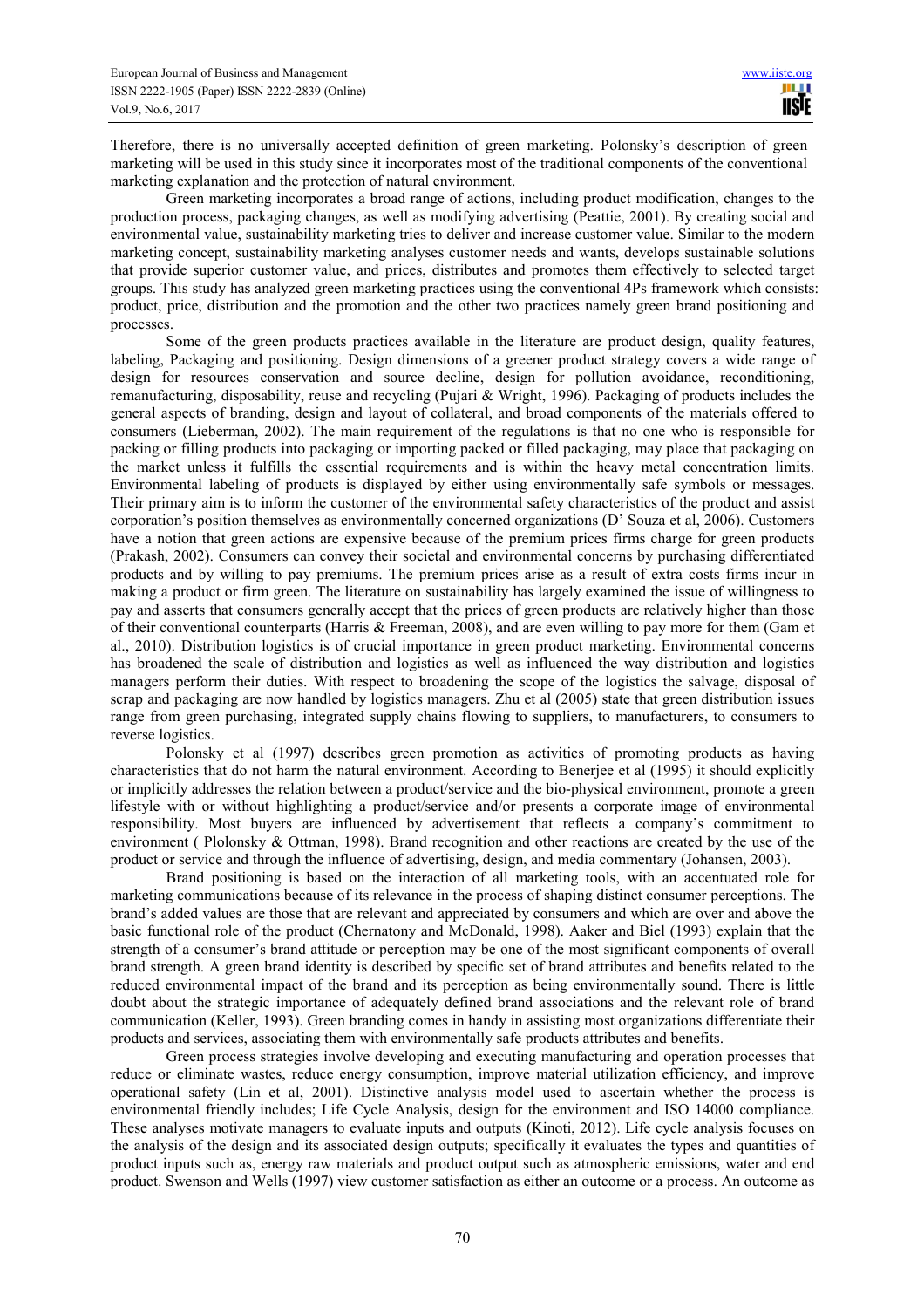satisfying the end state resulting from the consumption experience and a process as the perceptual evaluative and psychological process that contributes to satisfaction. The explanation is varied with regards to its level of simplicity which includes product satisfaction, satisfaction with the purchase decision experience, satisfaction with the performance attributes, satisfaction with the outlet or institution and satisfaction with pre-purchase experience (Wagner, 2003).

According to Oliver (1997) satisfaction refers to a consumer's judgment that a product or service feature, or the product or service itself, was providing a pleasurable level of consumption-related fulfillment, including levels of under or over-fulfillment. Customer satisfaction can be seen as a fulfillment of consumer's consumption goals as experienced and described by consumers (Oliver, 2006). Therefore, customer satisfaction is important for companies and other organizations in their efforts to improve product and service offerings and maintain customer loyalty in the face of growing intensity of green competition. Satisfaction also refers to a customer's overall evaluation of how pleasurable their interaction with an organization is including the buying and use experience, relative to his or her expectations. It reflects a person's comparative judgment resulting from a product's perceived performance in relation to his or her expectations. It is an overall customer attitude or an emotional reaction to the difference between what customers anticipate and what they receive, regarding the fulfillment of some need, goal or desire (Ronald, 2010).

For call centers, support, and service desks, first call resolution is the honored grail. Service reflects on employee attitude and has been found to be a major determinant of Customer defections (Adams, 2006). Employee satisfaction, in turn results primarily from high quality support services and policies that enable employees to deliver results to customers (Capek, 2007; Heskett et al, 2008). For a company operation, product delivery and project implementation, on-time performance is the measuring stick. In a high transaction business, the first interaction with a customer will be a key determinant of whether the customer will return. Customer complaints can act as an indicator that the level of customer satisfaction is falling (Nigel, 2000). It is very advisable not to rely solely on complaints for this purpose since research has consistently demonstrated that much customer satisfaction is never reported back to the suppliers, although it is usually voiced to colleagues, family and friends. Not all dissatisfied consumers complain, it is likely that many times complaints come in from consumers who are satisfied. It is evident that companies receive complaints from a small fraction of their total number of consumers (Oliver, 2006).

Complaints are generally seen as being expressions from consumers about dissatisfactory experiences. Viewed in this manner, complaints may be very useful for the firm in the discovering and eliminating product and marketing problems. A problem unrecognized is a problem unsolved. Complaints help firms recognize problems in the marketplace. As such, complaints are very useful indicators of market performance (Oliver 1996). As far as customer satisfaction measurement is concerned it is useful to maximize customer communications as they provide valuable pointers to topics which should be covered in the customer survey and should certainly be incorporated into exploratory research (Crawford, 2007). The real reason of consumer complaints can stay hidden and complaints can stem also from unreasonable expectations, from the inability to understand if a problem really exists and from the incapability to use properly a product or a service. Even when a problem subsists, the consumer can be responsible of it or the cause can be a factor beyond both the consumer's and the manufacturer's control (Oliver 1987).

The relevant marketing literature suggests that there is a relationship between customer satisfaction and loyalty. Satisfaction leads to attitudinal loyalty. It could be seen as the intention to purchase (Menon, 1999). Satisfaction is an outcome that occurs without comparing expectations and could also be an evaluative response to perceived outcome of a particular consumption experience. It is an overall judgment on satisfaction based on the assumption that satisfaction is the outcome of service quality. Therefore, green satisfaction (GS) is defined in this study as a pleasurable level of consumption-related fulfillment in order to satisfy specific green needs and environmental responsibilities (Chen, 2009). Customer satisfaction is closely linked to future purchase behaviour and willingness to recommend and is a strong predictor of loyalty and customer retention ( Kabare, 2013). A satisfied customer will not complain but refer others to their service providers. This is determined by customer satisfaction assessment that is used to develop a strong value proposition, one that is persuasive, distinctive, measurable, defendable and sustainable ( Krivobokova, 2009).

# **1.2 Statement of the problem**

There is linkage in literature on the concepts of green marketing practices and customer satisfaction (Sihem & Mohamed, 2013; Chang & Fong, 2010; Klein et al, 1995). Green marketing practices have an influence on customer satisfaction (Sivesan & Umanakenan, 2013). There has been an argument whether green marketing practices contributes to competitive advantage. Some authors assert that environmental management may be a tool, which helps organizations to improve their competitiveness (Ambec & Lanoie, 2008; Hart, 1995; Porter & Van der Linde, 1995). However, others have questioned the value laden of ecological advocacy (Derek et al, 2013; Walley and Whitehead, 1994). Green marketing practices can help organizations get more customers and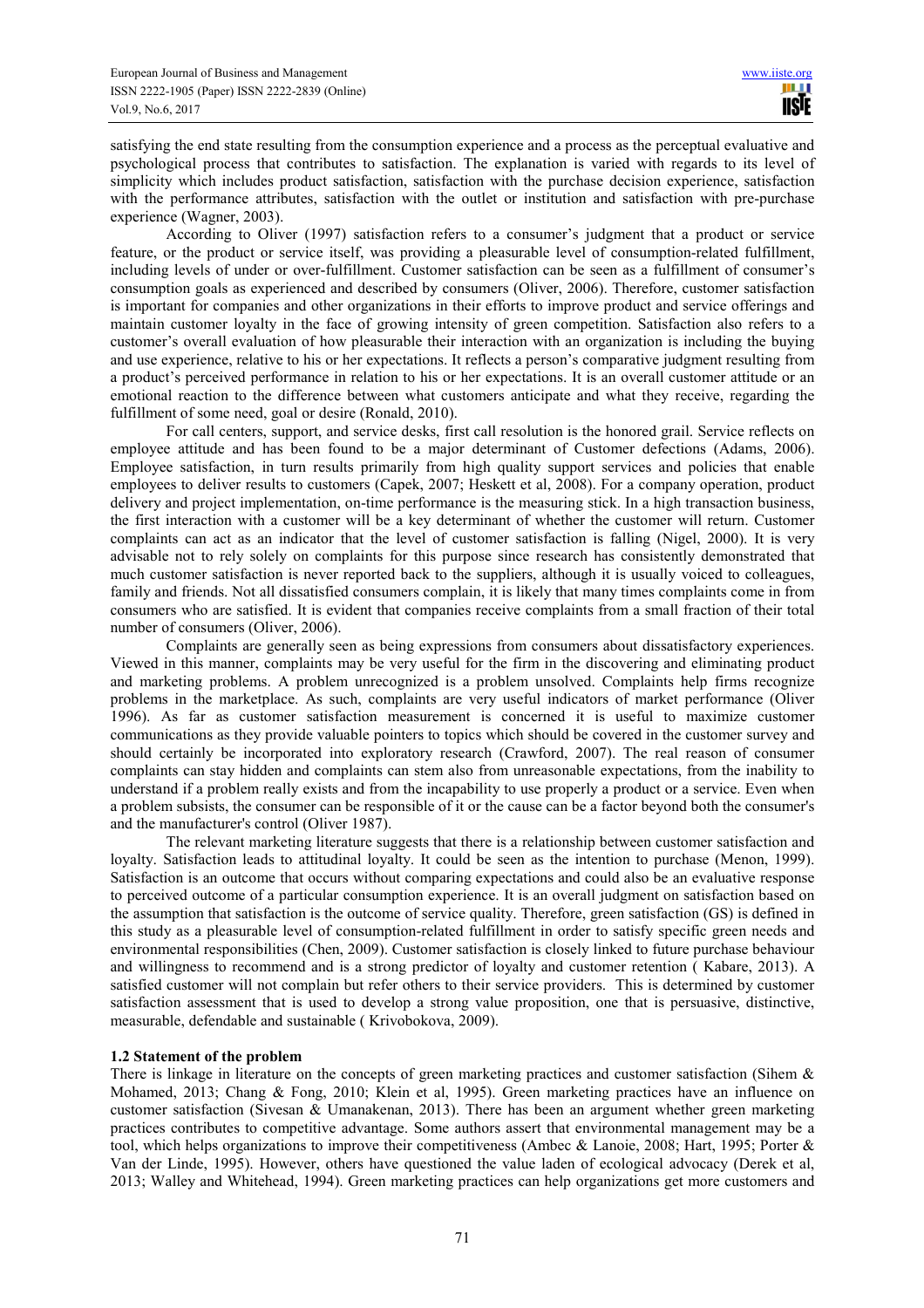make more money if it is customer satisfaction targeted and it is well implemented.

With consumers becoming more health-conscious, non-carbonates remain a key growth driver. The rising health awareness has also bolstered demand for juice and water, with manufacturers in all major soft drinks categories responding by diversifying their portfolios. The year 2013 saw increasing competition in the soft drinks market following the return of Pepsi Cola to the Kenyan market. This immediately led to a price war with Coca-Cola (TCC, 2007). Although soft drink companies could realize the benefits of energy efficiency to their business which motivates them to implement green technologies, there is a lack of knowledge about the factors affecting the green customer satisfaction in the soft drink industry in Kenya, which does not encourage the companies to benefit from green practices. The study suggested that soft drink companies can benefit more by adding value to their brand by enhancing their brand image and spreading awareness to customers about the environmental responsibility.

In Kenya several green marketing studies have been conducted but in relation to different variables and in different context ( Kiongora, 2003; Kalama, 2007; Mwirigi, 2007; Oburu & Kinoti, 2012). All these studies focused on the green strategies the organizations employed but none of them addressed the issue of customer satisfaction in adopting the green marketing practices. Kinoti (2012) conducted a study on green marketing practices in relation to corporate Image, organization characteristics and performance of ISO 14000 certified organizations in Kenya. The study concluded that there was a positive relationship between green marketing practices and firm performance. In this regards the study recognized that customer satisfaction contributes greatly to firm performance and recommended that further studies should be conducted targeting consumer's satisfaction on green marketing practices. The studies lacked framework to address the issue of customer satisfaction in the relationship between green marketing practices.

The current study brought together green marketing practices (enabler variables) customer satisfaction (dependent variable). As such, the researcher identified the knowledge gap with respect to research design, nature and the number of variables studied to answer the research question: 'To what extent do Green marketing practices influence customer satisfaction under the Kenyan context?'

#### **1.3 Objective of the study**

To establish the relationship between green marketing practices and Customer satisfaction in the Soft Drink industry in Nairobi Kenya.

#### **1.4 Hypothesis**

**H1:** There is a statistically significant relationship between green marketing practices and customer satisfaction.

#### **2.1 Theoretical Review**

#### **2.2.2 The theory of consumer behaviour**

The consumer behaviour theories contend that a consumer internal influences such as motivation, perception and attitudes interplay with external influences from reference groups, culture, social class and marketing activities and this shapes consumer's needs and desires leading to a consumption decision process ( Schiffman & Kanuk, 2007). Consumer behaviour theories that seek to explain how consumer perceptions and attitudes are formed include the theory of reasoned action ( Fishbein & Ajzein, 1975), the theory of planned behaviour (Chiou, 1998), the theory of trying (Bagozi, 1992), the tri-component attitude model (Oliver,1993) and expectancy disconfirmation model (Oliver, 1980). The general argument of these theories is that satisfaction is a result of the difference between expected and perceived performance. Customers compare performance expectations with the actual buying and the use experience. Therefore, firms aim to maximize customer satisfaction by managing expectations through appropriate marketing mix variables hence green marketing practices.

The tri-component theory states that the evaluation of satisfaction involves the interplay of three psychological components and results in formation of perceptions about the firm and its products or services (Oliver, 1993). The cognitive component relates to the thinking and evaluation process based on the qualitative superiority of the products given by the performance. It draws on the knowledge and perceptions that are acquired through direct experience with the attitude object and related information from various sources. The affective component relates to the consumer's emotions or feelings about a particular product or brand while conative component deals with behavioural measures based on the interaction between the provider and the customer in the buying process (Schiffman & Kanuk ,2007). The interplay of these three elements as a consumer evaluates current stimuli in light of previous related information or expectations leads to formation of perception. Perception relates to corporate and brand image, expectations and perceived product value. This leads or translates to customer commitment, satisfaction and loyalty. Attribution theory and affective feelings state that if consumers attribute failure to meet expectations as the fault of the product, they will be more dissatisfied than if they attribute the failure to chance factors or their own behaviour. The concept of affective feelings postulates that the level of consumer satisfaction may be influenced by the positive/ negative feelings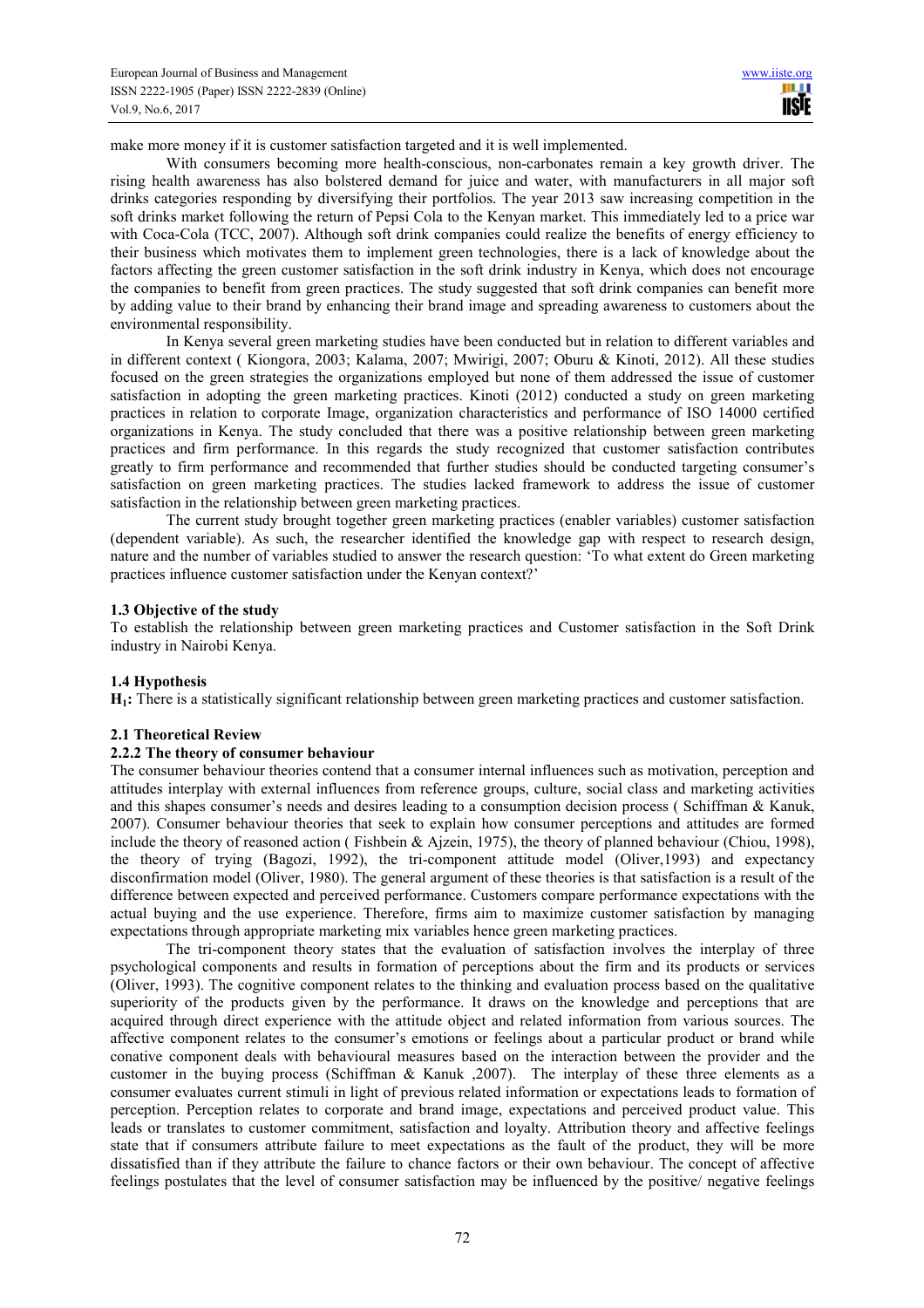that they associate with the product after its purchase and use (Oliver, 1993). Therefore the theory of consumer behaviour and its constituent theories cover the conceptual framework variables explaining the relationships.

### **2.3 Literature on Green Marketing Practices and Customer Satisfaction**

Researchers have argued that going green can be a holistic business solution that adds value to the companies and their stakeholders and that it should be a basic part of the system (Polonsky, 1995; Porter & Van der Linde, 1995). Business continuity and sustainability depend on tackling environmental problems (Baker & Sinkula, 2005). Many corporations view green practices as different, isolated and fragmented sets of activities such as recycling, reducing pollution and energy conservation, while green businesses do not succeed in isolation (Baker & Sinkula, 2005; Nair & Menon, 2008). It is clear that there are economic and competitive opportunities behind the environmental improvements in each company; those improvements add value to both the organization and the customer (Porter & Van der Linde, 1995). In this regard customer satisfaction can result from environmental practices and to achieve this, both the organization and the stakeholders should be connected via a comprehensive green value chain in a sustainable manner.

Environmental issues have been tackled by many initiatives from the management and business scholars. Some of these initiatives are total quality environmental management (Banerjee, 1998), corporate environmentalism (Banerjee et al., 2003) and environmental marketing (Charter, 1992; Ottman, 1993). Banerjee (2002) has clarified that a long-term value to the shareholders is created by integrating the social and environmental issues to the business. This thesis has discussed how information on greenness impacts consumer decision making. This presupposes that consumers purchase products mainly based on products' attributes. However, in some other cases, firm-level attributes (greenness of processes and systems) may be key for developing promotional strategies. Possibly consumers want to purchase green products from green firms. From a managerial perspective, if brand attributes are more outstanding, firms should invest in greening products, but if corporate images are more important, focusing on firm-level processes/ systems is desirable (Prakash, 2000).

According to a survey composed of around 200 respondents in Taiwan, green product quality was positively linked to customer satisfaction but a negative relationship between green pricing and customer satisfaction (Chang & Fong, 2010). This study will contend with this conclusion in a different context of soft drink industry in Kenya. Rakhsha and Majidar (2011) studied the effects of green marketing mix on satisfaction and loyalty of customers of a dairy company in Iran. It was concluded that green marketing mix has significant effect on consumer satisfaction. By considering the effect of green marketing mix upon consumers' satisfaction and the effect of satisfaction upon their loyalty, it can be assumed that companies can create competitive advantage in their organization through taking steps in making green marketing part of their overall marketing strategy (Chang & Fong, 2010). Therefore, it was important, to empirically examine the actual impact of green marketing practices on customer satisfaction.

## **2.8 Conceptual framework**

The conceptual model presented here has been derived from the discussions presented in the literature review. The model is represented in terms of the relationship between green marketing practices and customer satisfaction. Green marketing practices element is treated as the independent variable and Customer satisfaction as the dependent variable. The green marketing practices relationship with customer satisfaction construct was hypothesized as shown in figure 2.1.



# **3.1 Methodology and Design**

The study adopted a descriptive cross-sectional research design to determine how green marketing practices, organizational demographics and perception impacted on customer satisfaction in soft drink companies in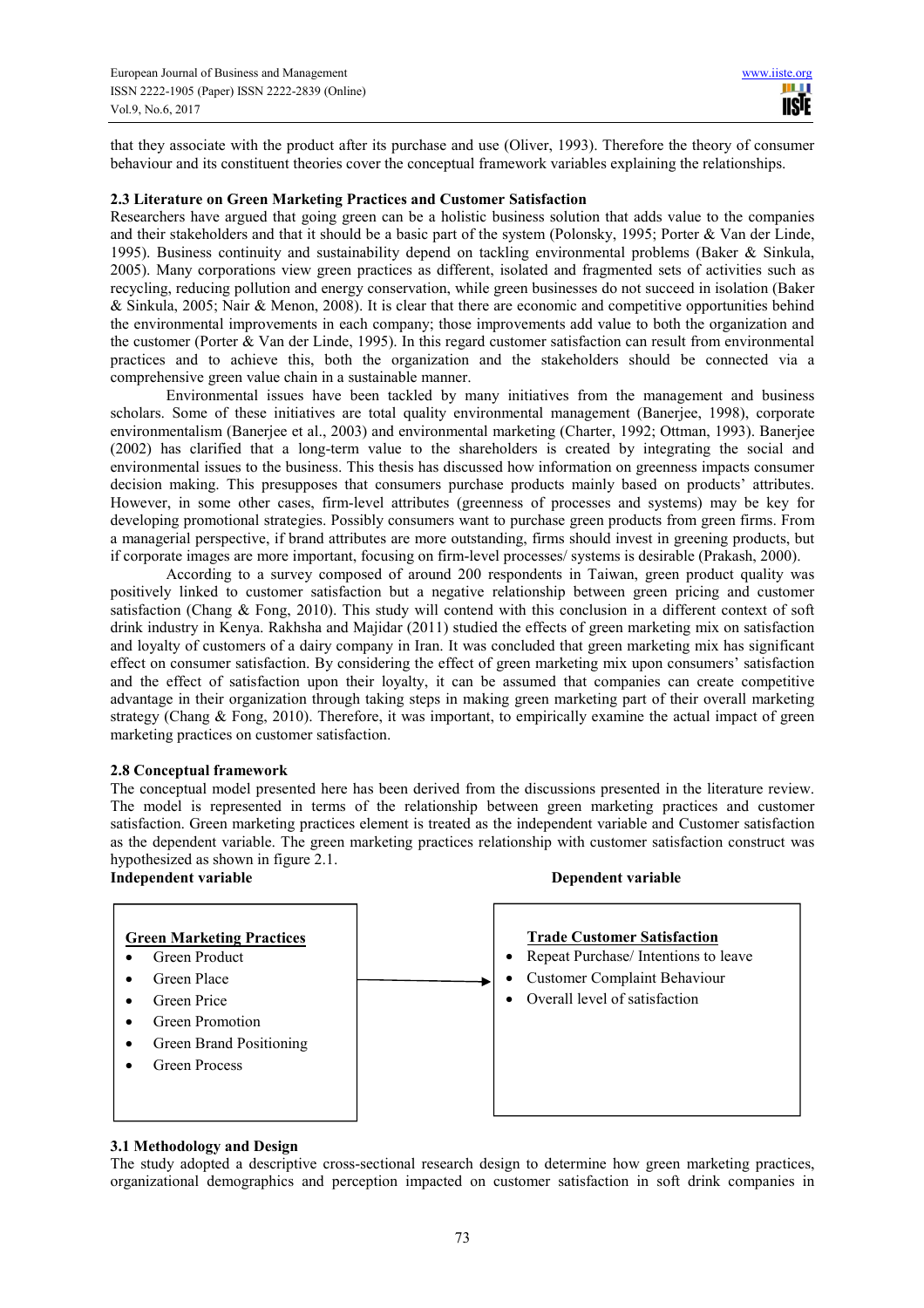Nairobi, Kenya. A descriptive cross-sectional survey collects data to make deductions and conclusions about a population of interest (universe) and have been regarded as snapshots of the populations from which researchers collect data. It assisted the researcher in establishing whether significant associations among variables exist at some point in time (Cooper & Schindler, 2006). Raman (2008) found out cross-sectional studies have robust for effects of relationship studies. Descriptive survey design allows for the collection of large data from sizable population. This enables the researcher to provide a cohesive summary of issues or events as described by the participants (Sandelowski, 2000). The choice of this design was appropriate for the study since it utilizes a questionnaire as a tool of data collection. This is supported by Gall et al ( 2003) who asserted that this type of design enables one to obtain information with sufficient precision so that hypothesis can be tested properly. This type of design has recently been used in similar studies by Kabare, (2013); Njeru, (2013); and Kinoti, (2012).

# **3.2 Population**

The study focused on two populations. Group one comprised of both locally and foreign owned registered soft drink firms operating within the boundaries of Nairobi County. As at December, 2014 there were one hundred and sixty two (162) listed companies (Kenya Bureau of Standards, 2014). The list of the soft drink companies is shown in Appendix 4. Group two comprised of trade customers of soft drink industries who have a direct link with the supplier/ manufacturers. The trade customers included distributors and wholesalers whose population was 341. The researcher considered this population appropriate because soft drink firms ware likely to have adopted green marketing practices owing to customers concerns on health and environment issues. The soft drink companies provided the links to their trade customers.

# **3.5 Sampling Procedure**

The researcher used the formulae suggested by Fisher, Laing and Stoeckel (1985) for determining sample size of the trade customers. A sample size of 180 trade customers was used in the current study which was arrived at using the formula as follows:

$$
N = \frac{Z^2(P)(1-P)}{E^2} = \frac{(1.96^2 \times 0.5^2)}{0.05^2} = 384
$$
  

$$
nf = \frac{n}{1+n/N} = \frac{384}{1+(384/341)} = 180
$$
 Trade customers

Where  $n=$  the desired sample size (if the target population is greater than 10,000)

- nf = is the desired sample size (when the population is less than 10,000).<br>N= the Population (in this case 341)
	- the Population (in this case  $341$ )
	- $Z =$  level of confidence expressed in standard deviations (Z=1.96 at  $\alpha$  =0.05).
	- $P =$  Proportion of the sample assumed to possess a characteristic or attribute.<br>  $E =$  maximum sampling error the researcher (user) is willing to accept in the res
	- maximum sampling error the researcher (user) is willing to accept in the results. At 95% level of confidence the allowable error  $(\alpha)$  is=0.05.

Random sampling by making a compiled complete list of all the elements in a population from the lists received from the suppliers, assigning each a number and then drawing a set of random numbers which identifies *n* members of the population to be sampled was used to select sample elements.

# **3.4 Data Collection**

The relevant data was collected from both secondary and primary sources. Primary data was collected on the study variables through the use of two semi- structured questionnaires: one for the manufacturers and another for their direct trade customers. Key informant method was used to administer questionnaires. Key informant method was recommended by Kumar, Stern and Anderson (1993). It is described as obtaining data from persons whose professional and/or organizational responsibilities indicate that they have knowledge about specific characteristics of the population being studied (Warheit, Bulh and Bell, 1978; O'cass et al., 2004). One respondent was interviewed in each firm. Some previous researchers have proposed the use of multiple informants, while other scholars have supported single informants giving the reason that they provide data that are reliable and valid as multiple informants (O'cass et al., 2004; Narver and Slater, 1998). This is consistent with previous studies that have used key informants method to study green marketing practices and customer satisfaction relationships (polonsiek et.al, 2011; Zebal and Kinoti, 2012). The study targeted three hundred and forty two (342) respondents of both manufacturers and trade customers.

# **3.5 Data Analysis**

The data collected were first cleaned, coded and organized in a manner that facilitated analysis using the Statistical Package for Social Sciences (SPSS). Descriptive statistics (mean scores and measures of dispersion) and inferential statistics (correlation, analysis of variance and regression analysis) was conducted to determine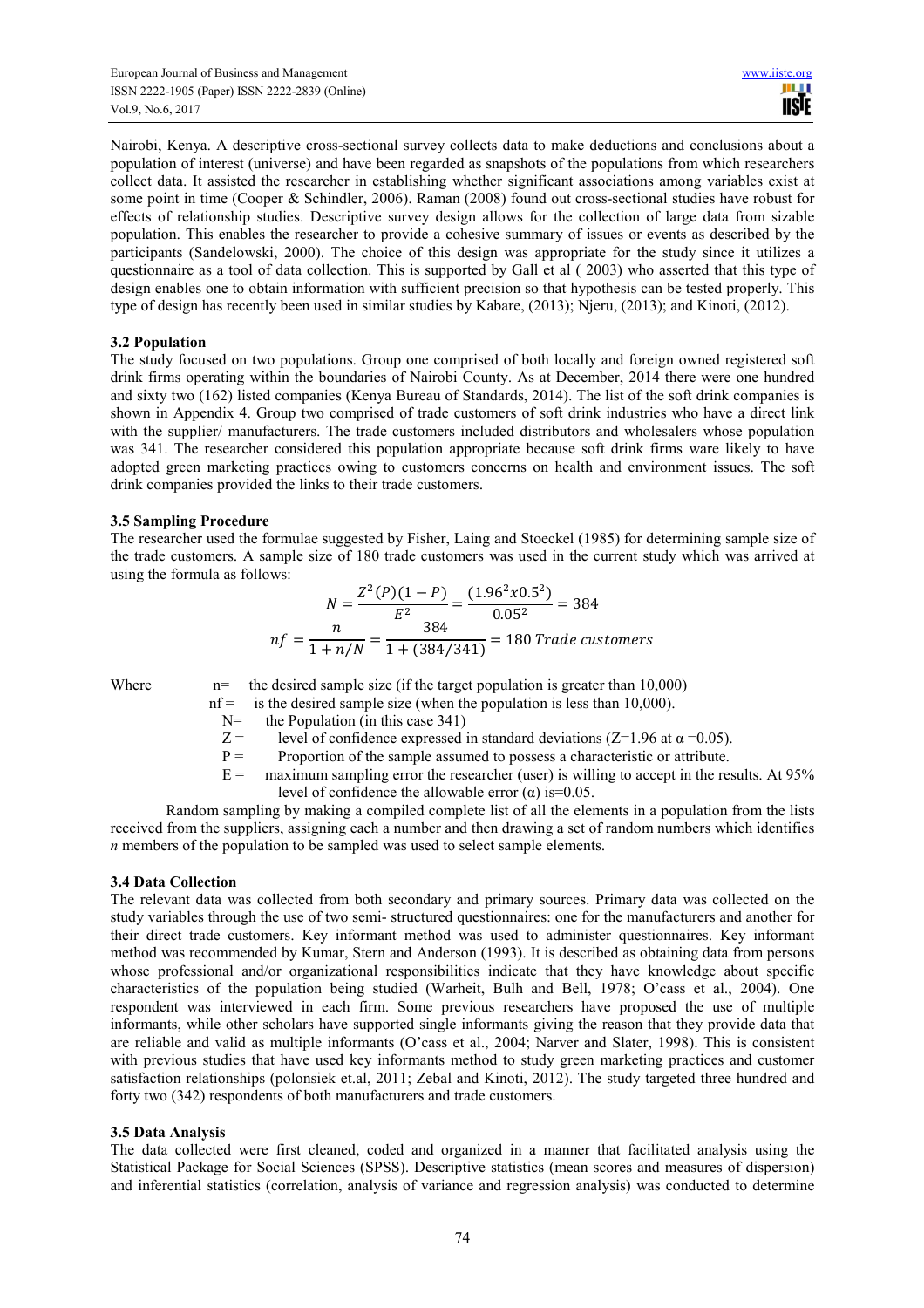the expected relationships between green marketing practices, Organizational demographics, customer perception and Satisfaction. Saunders *et. al* (2009) emphasized on the importance of descriptive analysis since it forms the basis of correlation and experimental studies. Regression analysis was carried out to measure the relationship between variables and also establish the strength of linear association between the variables. A 95% confidence level was used in this study. The general formula for predicting customer satisfaction was presented by the model

CS= $β_0 + β_1X_1 + ε$ 

CS= f(green marketing practices), Where:  $\beta_0$  = intercept, CS = Customer satisfaction  $\beta_1$  is beta coefficients  $X_1$  represent dimensions of green marketing practices, ε is the error term

# **4.1 Study Findings**

# **4.1.1 Green Marketing Practices**

Green marketing practices was assessed by six statements namely green product, green price, green place, green promotion, green brand positioning and green process. Table 4.1 presents the relevant result which shows that on the scale of 1 to 5 (where 5= the greatest extent and 1 is the lowest extent).

| $\cdot$                          |     |       | Std.             |         | Significance |
|----------------------------------|-----|-------|------------------|---------|--------------|
| <b>Green Marketing Practices</b> | N   | Mean  | <b>Deviation</b> | t-value | (P-value)    |
| Green product                    | 102 | 3.340 | .900             | 48.814  | 0.000        |
| Green price                      | 102 | 3.550 | .804             | 43.452  | 0.000        |
| Green place                      | 102 | 3.400 | .710             | 36.291  | 0.000        |
| Green promotion                  | 102 | 3.650 | .613             | 34.891  | 0.000        |
| Green brand positioning          | 102 | 3.350 | .963             | 27.372  | 0.000        |
| Green process                    | 102 | 3.600 | .916             | 38.380  | 0.000        |
| Overall mean score=3.482         |     |       |                  |         |              |

# **Table 4.1 Intensity of Green Marketing Practices by the manufacturing firms**

# Source: Primary Data

The study results revealed that green promotion had the highest mean score of 3.65 followed by the Green process with a mean score of 3.60. However, Green product (mean 3.35) and Green brand positioning (mean 3.34) had moderate intensity. Overall, the intensity of green marketing practices was considerably high (mean 3.482). The relatively high level of adoption of these practices in a country like Kenya could be attributed to the government regulations and customer concerns as a result of environmental awareness creation among other factors. This section also compares mean scores of respondents' perceived soft drink manufacturers' performance across the attributes of green marketing practices. These are compared to the levels of importance the intermediaries' respondents placed on the respective features. The results were used to show the difference between customer expectation and actual attribute performance by the manufacturers.

# **4.1.2 Customer Satisfaction**

The level of customer satisfaction was assessed through trade customer respondents' indication by three measures namely repeat purchases, complaint handling behavior and the overall customer satisfaction. To asses on the common features considered in satisfaction surveys, the soft drink manufacturers' respondents were asked to indicate the extent to which their organization surveyed customer satisfaction on fourteen customer satisfaction constructs. This is presented in Table 4.2.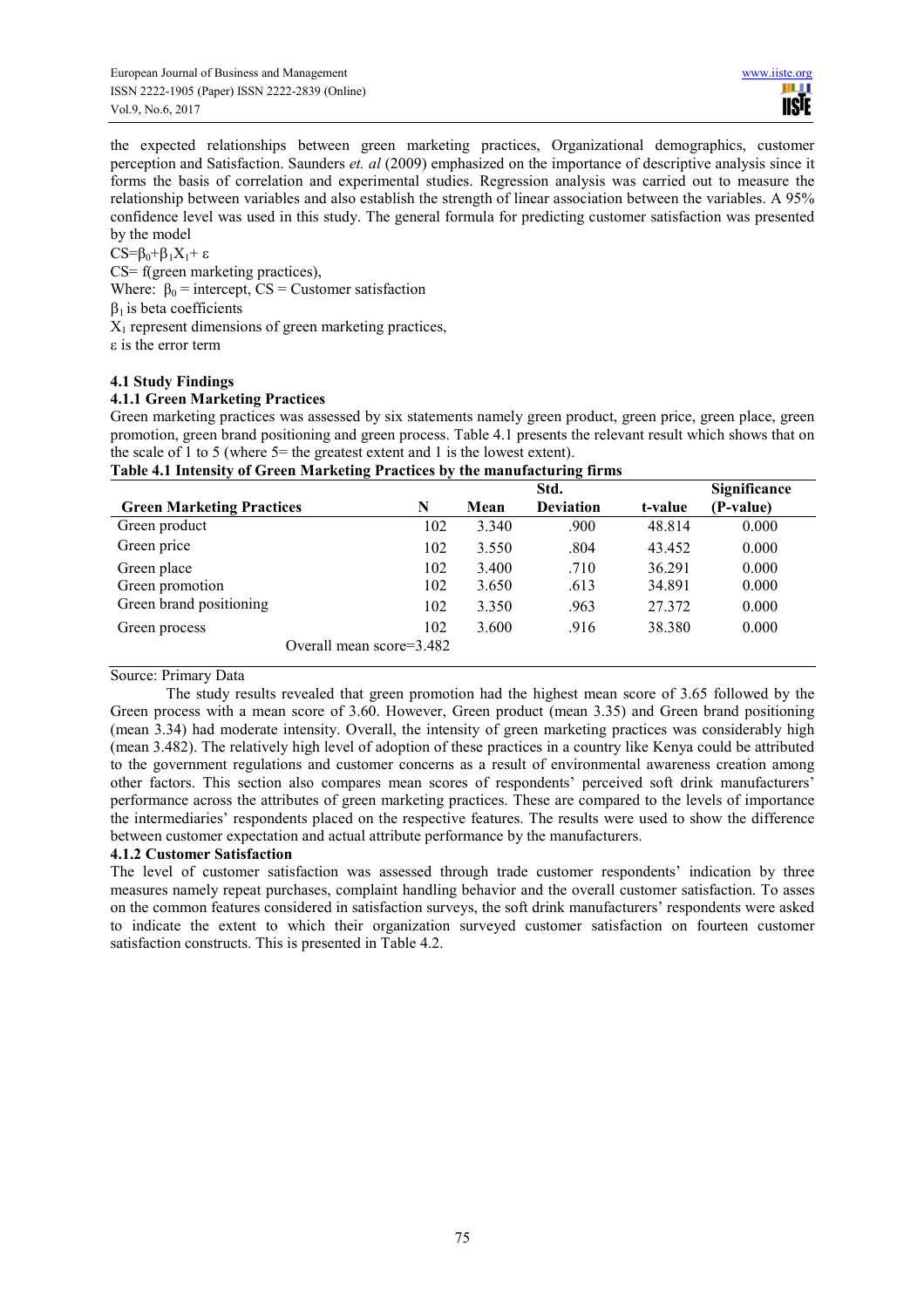#### **Table 4.2 Soft Drink Manufacturers Customer Satisfaction features**

|                                                                                  |     |       | Std.             |         | Significance |  |
|----------------------------------------------------------------------------------|-----|-------|------------------|---------|--------------|--|
| <b>Tools of customer feedback</b>                                                | N   | Mean  | <b>Deviation</b> | t-value | (P-value)    |  |
| To develop a new brand we survey for<br>features critical to quality             | 130 | 4.452 | .071             | 32.184  | 0.000        |  |
| To alter existing brand we survey for critical<br>green product quality features | 130 | 2.950 | .657             | 29.814  | 0.000        |  |
| We conduct surveys often to access customers<br>image of our brand               | 130 | 3.050 | .687             | 30.252  | 0.000        |  |
| We conduct customer Retention assessment<br>often                                | 130 | 4.050 | .203             | 28.280  | 0.000        |  |
| We record customer complaints and follow<br>ups are done                         | 130 | 2.400 | .743             | 26.324  | 0.000        |  |
| We record response time to customers request<br>and use it on service level      | 130 | 3.750 | .829             | 33.452  | 0.00         |  |
| We conduct distributors satisfaction survey<br>often                             | 130 | 3.400 | .860             | 26.292  | 0.00         |  |
| We interview distributors of other soft drinks<br>on green marketing practices.  | 130 | 4.150 | .726             | 26.321  | 0.000        |  |
| We interview customers of other brands on<br>perceived green marketing practices | 130 | 4.100 | .830             | 27.374  | 0.000        |  |
| Feedback got through our frontline satisfaction<br>is used well by our firm      | 130 | 3.750 | .887             | 29.346  | 0.000        |  |
| We use mystery shoppers in satisfaction<br>surveys                               | 130 | 3.950 | .739             | 26.482  | 0.000        |  |
| Customer Loyalty & Retention<br>How good has the organization<br>been            | 130 | 3.400 | .860             | 26.292  | 0.000        |  |
| experiencing repeat purchases<br><b>Customer complaint Behaviors</b>             |     |       |                  |         |              |  |
| How good has the organization been in 130<br>solving customers complaints        |     | 2.440 | 1.7435           | 26.324  | 0.000        |  |
| Overall mean score=3.815                                                         |     |       |                  |         |              |  |

Source: Primary Data

The results in Table 4.2 show that to develop a new brand we survey for features critical to quality (Mean 4.452) and also we conduct customer retention assessment often (mean 4.050) had the highest mean scores. However, we conduct surveys often to access customers image of our brand (mean 3.030) and to alter existing brand we survey for critical green product quality features (mean 2.950) all had moderate intensity. Overall, the level of customer satisfaction was considerably high (mean 3.815). The results reveal that at onesample t-test comparison of the level of customer satisfaction mean score indicates differences that were all statistically significant. The extent of customer satisfaction varied from one firm to another. To develop a new brand we survey for features critical to quality had the highest difference (t-value =  $32.184$ , p-value < 0.05) and it was followed by we conduct surveys often to access customers image of our brand (t-value=30.252, p-value < 0.05). On the other hand, the lowest difference was reported in we record customer complaints and follow ups are done (t-value=26.324, p-value  $\leq 0.05$ ) followed by customer lovalty & retention (t-value=26.292, p-value  $\leq$ 0.05).

## **4.2 Relationship between Green Marketing Practices and Customer Satisfaction**

The first objective of the study was to establish the relationship between green marketing practices and customer satisfaction in the soft drink industry in Nairobi Kenya. The study had postulated that the relationship between green marketing practices and customer satisfaction in the Soft Drink industry in Nairobi Kenya was statistically significant. The indicators of Green marketing practices are green product, green price, green place, green promotion, Green Brand Positioning and Green Process which were used to test the hypothesis stated as bellow. *HA: There is a statistically significant relationship between green marketing practices and customer* 

#### *satisfaction.*

The aggregate mean score of customer satisfaction (dependent variable) were regressed on the aggregate mean score of green marketing practices (Independent variable) and the relevant results presented in Table 4.3. The stepwise regression analyses results of the green marketing practices predicting customer satisfaction. The regression analyses revealed that all the green marketing practices had positive influences on customer satisfaction with all of them having statistically significant effects at  $p < 0.05$ . The study results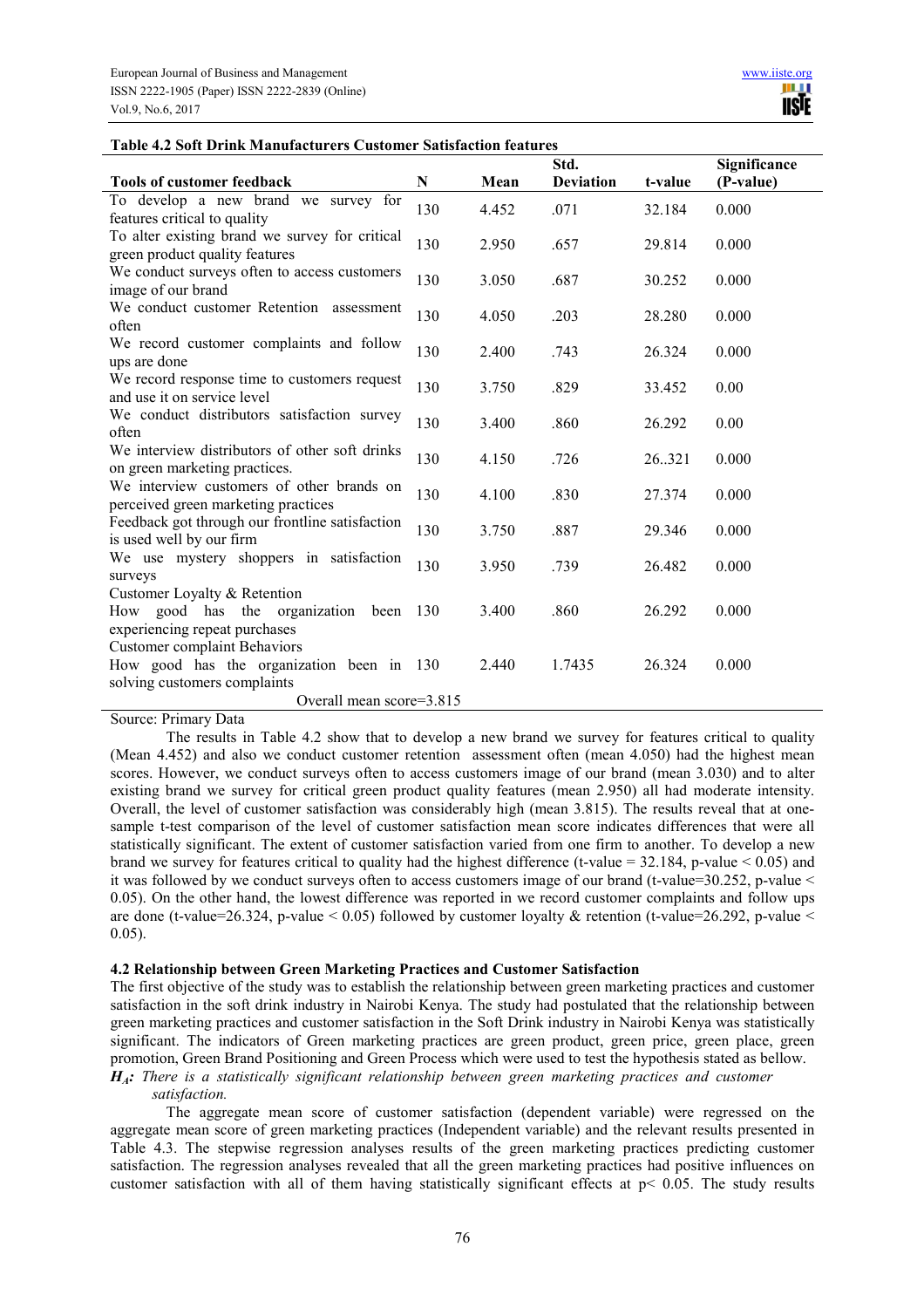revealed a statistically significant positive linear relationship between green marketing practices and customer satisfaction ( $\beta$ = .389, p-value = 0.002). The relationship was statistically significant because the p-value is less than the set value of 0.05 (p – value = 0.002). The regression results also showed that green marketing practices had explanatory power on customer satisfaction in the soft drink industry in Nairobi Kenya in that it accounted for 22.3 percent of its variability (R square = 0.239) hence the study failed to reject hypothesis  $H_A$ .

# **Table 4.3 Results for Hypothesis One**

# **a)Model Summary**

| Model           | R          | <b>R</b> Square                                     | <b>Adjusted R Square</b> |                                                    | <b>Std. Error of the Estimate</b> |           |  |  |
|-----------------|------------|-----------------------------------------------------|--------------------------|----------------------------------------------------|-----------------------------------|-----------|--|--|
|                 | $.489(*)$  | .239                                                | .149                     |                                                    | 1.0520                            |           |  |  |
|                 |            | a predictors: (constant), Green marketing practices |                          |                                                    |                                   |           |  |  |
|                 |            | b dependent variable: Customer satisfaction         |                          |                                                    |                                   |           |  |  |
| b) ANOVA        |            |                                                     |                          |                                                    |                                   |           |  |  |
| Model           |            | <b>Sum of Squares</b>                               | Df                       | <b>Mean Square</b>                                 | F                                 | Sig.      |  |  |
|                 | Regression | 12.074                                              |                          | 12.074                                             | 12.921                            | $.002(*)$ |  |  |
|                 | Residual   | 91.255                                              | 129                      | 1.314                                              |                                   |           |  |  |
|                 | Total      | 103.329                                             | 130                      |                                                    |                                   |           |  |  |
|                 |            | a predictors: (constant), Green marketing practices |                          |                                                    |                                   |           |  |  |
|                 |            | b dependent variable: Customer satisfaction         |                          |                                                    |                                   |           |  |  |
| c) Coefficients |            |                                                     |                          |                                                    |                                   |           |  |  |
|                 |            |                                                     | <b>TIAN 1918</b>         | $\alpha$ $\alpha$ $\beta$ $\beta$ $\beta$ $\gamma$ |                                   |           |  |  |

| Model |                              | <b>Unstandardized</b><br><b>Coefficients</b> |                   | <b>Standardized</b><br><b>Coefficients</b> |       |      |
|-------|------------------------------|----------------------------------------------|-------------------|--------------------------------------------|-------|------|
|       |                              |                                              | <b>Std. Error</b> | Beta                                       |       | Sig. |
|       | (Constant)                   | 4.906                                        | 5.993             |                                            | 5.155 | .004 |
|       | Green marketing<br>practices | 209                                          | 637               | .489                                       | 2.571 | .002 |

a Dependent Variable: Customer satisfaction

• Lever of significance,  $\alpha = 0.05$ 

Source: Primary Data

Arising from the results in Table 4.3, the resulting simple linear regression model that can be used to predict the level of customer satisfaction in the soft drink industry in Nairobi Kenya for a one standard deviation improvement in green marketing can be expressed as:  $CS = 4.906 + 0.489$  GM + ε

Where:

GM is the green marketing

 $CS$  = customer satisfaction

ε is the error term- random variation due to other unmeasured factors.

The standardized beta coefficient 0.398 represents the expected improvement in customer satisfaction for a unit standard deviation improvement in green marketing practices. This means that, holding other factors constant, a one standard deviation improvement in green marketing would raise the level of customer satisfaction by a factor of approximately 0.489 of a standard deviation. The study failed to reject the hypothesis and found out that there is a statistical relationship between green marketing practices and customer satisfaction.

# **5.1 Summary of the Findings**

The results of the study revealed that the relationship between green marketing practices and customer satisfaction in the soft drink industry in Nairobi Kenya was statistically positive and also highly significant. This is because the p-value is less than the set value of 0.05 ( $p -$ value = 0.000). This agrees with the findings of Kabare (2013) who found that customer perception constructs, had the greatest positive and statistically significant effect on customer satisfaction in maize flour mills in Nairobi county Kenya. The results revealed that there was a significant positive relationship between green marketing practices, customer perception and organizational demographics on customer satisfaction in the soft drink industry in Nairobi Kenya.

#### **5.2 Conclusion**

Based on the overall study results obtained from the tests of the study hypotheses, it is concluded that there is a relationship between green marketing practices and customer satisfaction in the soft drink industry in Nairobi Kenya and the relationship is positive and statistically significant ( $p$ < 0.05). Also, dimensions in the green marketing practices as green issues in product, price, promotion, place, process and brand positioning have the significant relationship with customer satisfaction.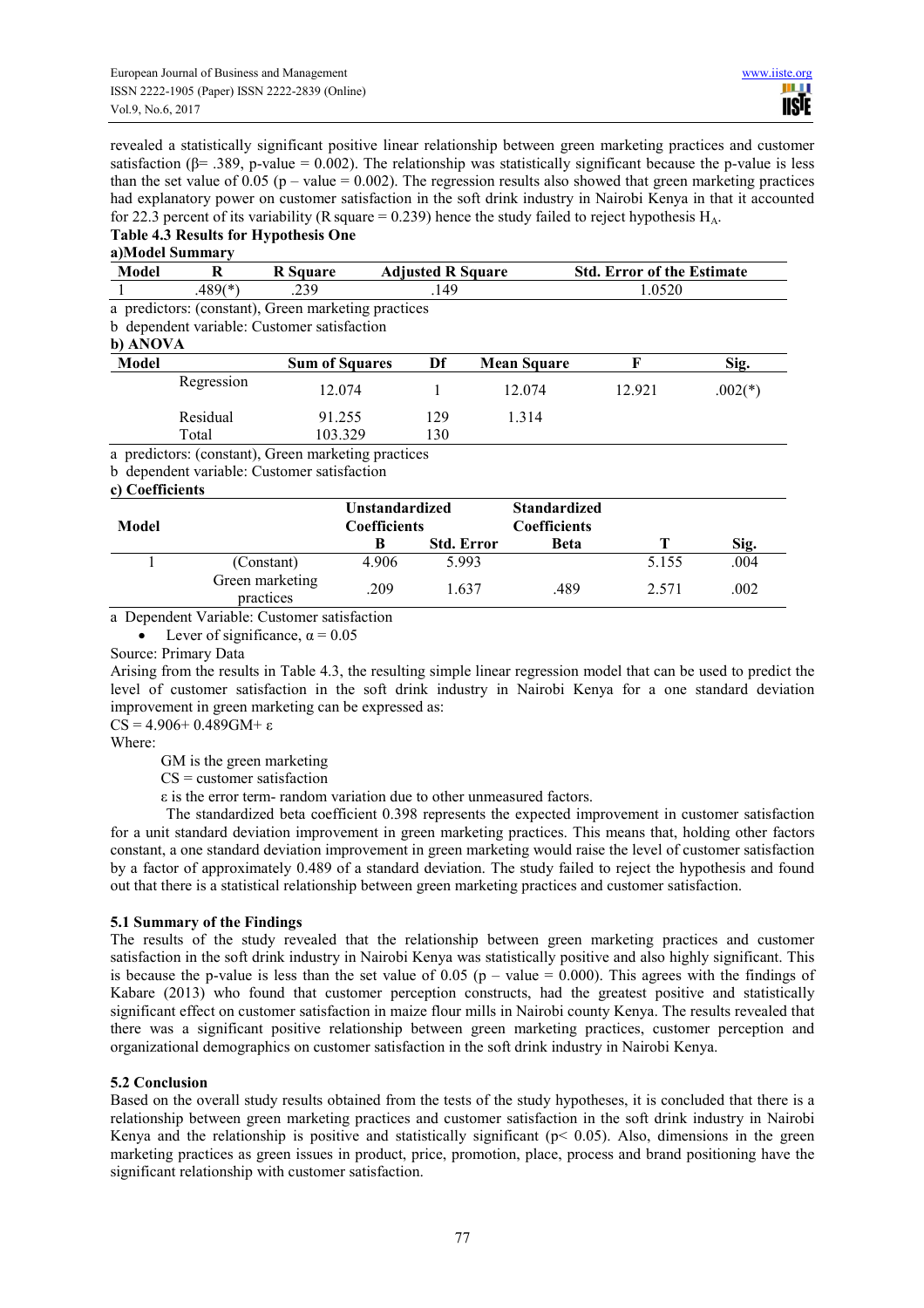# **5.3 Implications of the Study**

The implication of the results to the practice is that green marketing is a worthwhile strategy which the management should be committed to in order to gain competitive advantage in a competitive industry with changing dynamic marketing environment. The findings will therefore assist the marketing managers to convince the senior management and business owners on green marketing issues to be implemented due to widespread perception that green promotion may have a negative impact on sales due to "green wash"(Polonsky, 2001). Further, managers will realize that green marketing practices serve the purpose of dealing with the organization's direct or indirect actual or potential negative impact to the environment in satisfying consumer needs. The findings will also help managers understand that businesses in all industries get affected by environmental concerns and therefore firms' should be sensitive to these influences so as to remain competitive.

#### **References**

Aaker, D., & Shansby, J. (1982). Positioning your product. *Business Horizons*, 25(5), 56-62.

- Aaker, D. A., & Stayman, D. M. (1992). Implementing the concept of transformacional advertising. *Psychology and Marketing*, 9 (6), 237-253.
- Aaker, D., & Biel, A. (1993). *Brand Equity and Advertising: Advertising's role in Building Strong brands.*  Lawrence Erlbaum: Associates Publishers.
- Alvarez, M. J., Burgos-Jimenez & Cespedes, J. (2001). An Analysis of Environmental Management, Organizational Context and Performance of Spanish Hotels. *Omega* 29, 457–471.
- Ambec, S., & Lanoie, P. (2008). Does it pay to be green? A systematic overview. *Academy of Management Perspectives*, Vol. 22 No. 4, pp. 45-62.
- Banerjee, S. B. (1999). *Corporate Environmentalism and greening of strategic marketing, Implications for marketing theory and practice*: Greener marketing, a global marketing. Perspective on greening marketing practice edited by charter M and Polonsky M.J (2<sup>nd</sup> ed). Sheffield UK: Greenleaf publishing.
- Barney, J.B. (1986). Organizational Culture: Can It Be a Source of Sustained Competitive Advantage?. *Academy of Management Review*, 11(3), 656- 665.
- Baron, R.M., & Kenny, D.A. (1986), The moderator-mediator variable distinction in social psychological research: Conceptual, strategic and statistical considerations. Journal of Personality and Social Psychology, 51 ,1173-82.
- Baumann, C., Suzan, B., & Greg, E. (2005): Determinants of Customer Loyalty and Share of Wallet in Retail Banking*: Journal of Financial Services Marketing*, 9 (3), 231-48.
- Blythe, J. (2008). Essentials of Marketing (4th ed.): Pearson Education. ISBN 978-0-273-71736-2.
- Buil-carrasco, I., Fra-Andres, E., & Matute,V. J. (2006), Corporate environmentalism strategy in the Spanish consumer product sector: A Typology of firms, business strategy and environment. Published *online at www. interscience.wiley.com* .1-21.
- Carmona, S. E., Cespedes, J., & Burgos-Jimenez, J. (2004). Environmental Strategies in Spanish Hotels: Contextual Factors and Performance. *Service Industries Journal* 24(3), 101–130.
- Chamorro, A., & Banegil, T.M. (2006). Green marketing philosophy: A study of Spanish firms with Eco-labels. *Corporate social responsibility and Environmental management*, 24, 11-24.
- Chernatony, L. & Mc Dolnad M. (1998). C*reating powerful Brands in consumer , service and Industrial markets* (2<sup>nd</sup> ed). Butterworth Heinemann.
- Cooper, D.R., & Schindler, P.S. (2006). *Business Research Methods*. 9th Ed. NY: McGraw-Hill.
- Chen, Y.S. (2008). The driver of green innovation and green image-green Core competence. *Jounal of Business Ethics,* 81(3), 531–543.
- Chen, Y. S. (2011). Green organizational identity: sources and consequence. *Management Decision journal*, 49(3),384-404.
- Crane, A. (2000). Marketing and the Natural environment: What role for morality. *Journal of macro marketing*, 20(2), 144-154.
- Crawford R. (2007). *Customer Priorities: what customers really want*. www.instituteofcustomerservice.com.
- Creswell, J. W., & Plano Clark, V. L. (2011). Designing and conducting mixed methods research (2nd ed.). Thousand Oaks, CA: Sage.
- Dekhili, S. & Achabou, M. (2013). Price Fairness in the Case of Green Products: Enterprises' Policies and Consumers' Perceptions. *Business Strategy Environment.* 22, 547–560
- Deshpande, M. N. (2011). A Conceptual framework of Green Marketing: A tool for sustainable development. *International Journal of Sales & Marketing Management,* 1(1), 1-6.
- Derek, S. R, William A. R., & Jeffrey, A. L. (2013). The relationship between environmental advocacy, values, and science: a survey of ecological scientists' attitudes. *Ecological Applications,* 23, 1226–1242.
- Donaldson T., & Preston, L. (1995). The Stakeholder Theory of Corporation: Concepts,Evidence and Implications. *Academy of Management Review,* 20, 65-91.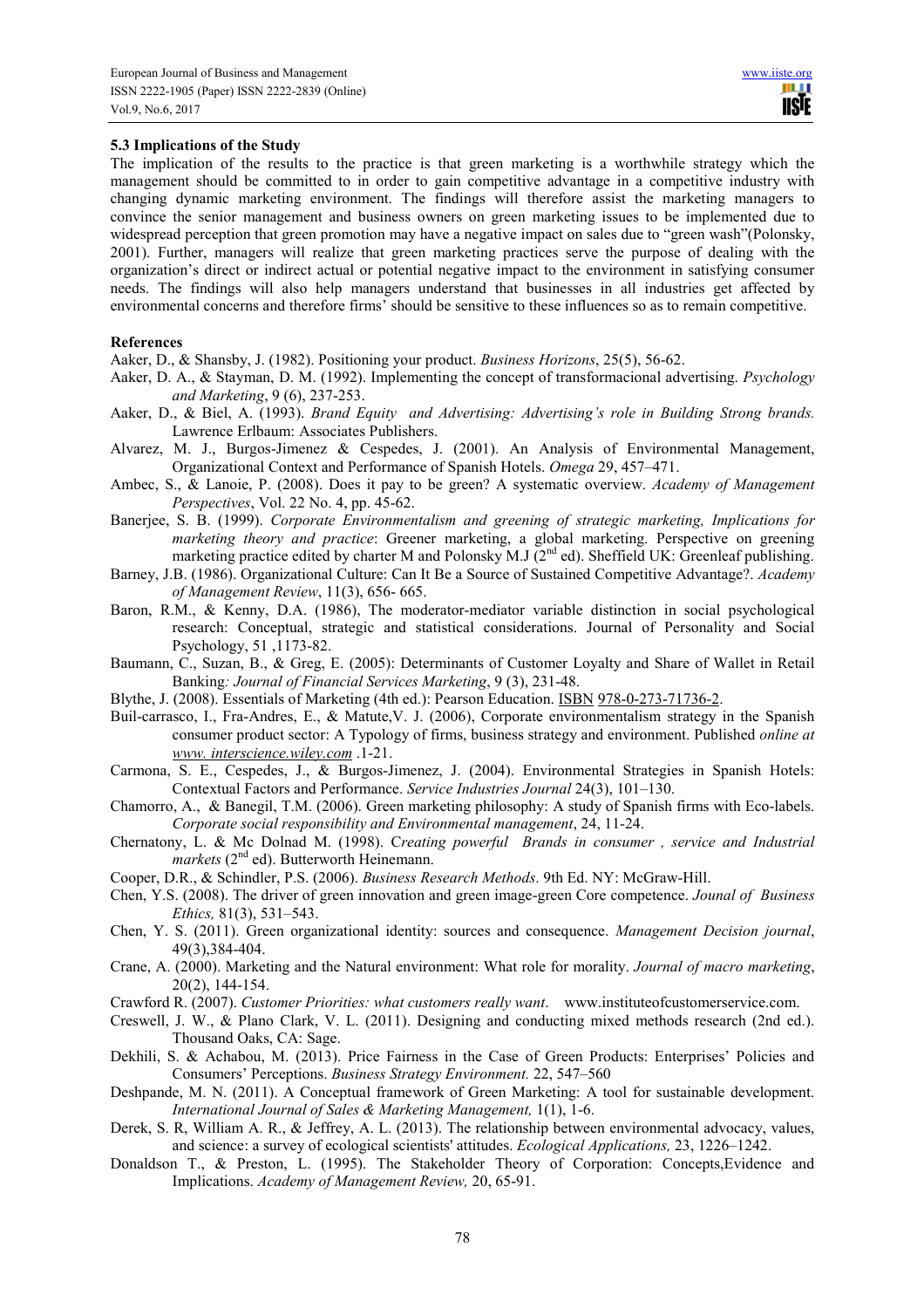- Fairchild, A. J., & MacKinnon D. P. (2009). A General Model for Testing Mediation and Moderation Effects. Prevention Science, 10, 87-99. Press, New Haven, CT, London.
- Fisher, A. A., Laing, J., & Stoeckel, J. (1985). Guidelines for Overcoming Design Problems in Family Planning Operations Research. *Studies in Family Planning*, 16(2).
- Freeman, R. E. (1984*), Strategic Management: A stakeholder approach*. Boston: Pitman.
- Friedman, M. (1970). The Social Responsibility of Business is to Increase Profits.*The New York Times Magazine*, September 13th, New York, The New York Times.
- Friedman, M. (1962). *Capitalism and Freedom*. University of Chicago Press.
- Gam, H. J, Cao, H., Farr , C., & Kang, M. (2010). Quest for the eco apparel market: a study on willingness to purchase organic clothes. *International Journal of Consumer Studies*, 34,48-56.
- Hair, J. F., Anderson, R. E., Tatham, R. L., & Black, W. C. (1998). *Multivariate Data Analysis with Readings*  (*5th ed.).* Englewood Cliffs, NJ: Prentice Hall.
- Harris, J. D., & Freeman, R. E. (2008). The impossibility of the separation thesis. *Business Ethics Quarterly,* 18(106), 541–548.
- Hart, S. (1995). A natural resource-based view of the firm. *Academy of management Review*, 20( 4), 874-907.
- Hartman Group (2007), Hartman Report on Sustainability: Understanding the Consumer Perspective, Hartman Group, Bellevue, WA.
- Hartmann, P., Vanessa, A., & Forcada, F. (2005). *Green Branding effects on attitude: Functional versus emotional positioning strategies* http://www.emeraldinsight.com/0263-40503.htm accessed 11<sup>th</sup> July 2013.
- Harvey, F. (2006).Ontology.In B. Warf (Ed.), *Encyclopedia of Human Geography*. Thousand Oaks, CA: SAGE Publications Inc.
- Heskett J.L., Jones T.O., Loveman G.W., Sasser E.W., and Schlesinger L.A. (2008). Putting the Service-Profit Chain to Work. *Harvard Business Review* March-April, 164-174.
- Hines, J.M., Hungerford, H.R., Tomera, A.N. (1987). Analysis and synthesis of research on responsible environmental behavior: a meta-analysis. *Journal of Environmental Education*, 18, 1-8.
- Homburg, C., & Giering, A. (2001). Personal Characteristics as Moderators of the Relationship Between Customer Satisfaction and Loyalty. *Psychology & Marketing Journal,* 18 (1), 43-66.
- International Institute for Labour Studies. (2013). Making quality employment the driver of development.http://www.ilo.org/wcmsp5/groups/public/@africa/documents/publication accessed 20<sup>th</sup> January 2016.
- Jain, S.K & Kaur, G. (2004). Green marketing: an Indian perspective. Management *Decision Journal.* 31(2), 168–209.
- James, L. O. (2005). Linking Organizational Characteristics to Employee Attitudes and Behavior: A Look at the Downstream Effects on Market Response & Financial Performance. *Journal of Service Research*, 6 (3), 231-242.
- Jiang, P. & Rosenbloom, B. (2005). Customer intention to return online: price perception, attribute- level performance, and satisfaction unfolding over time*. European Journal of Marketing,* 39 (1/2),150-174.
- Kabare, N. (2013). Quality Drivers, Managerial focus, Customer perception and Customer satisfaction in large flour mills in Nairobi. Unpublished Ph.D Thesis, University of Nairobi.
- Kalafatis, S. P., Tsogas, M. H., & Blankson, C. (2000). Positioning strategies in business markets. *Journal of Business & Industrial Marketing*, 15(6), 416-37.
- Keller, K. L. (1993). Conceptualizing, Measuring and Managing Customer-Based Brand Equity. Journal of Marketing Research, 29, 1-22.
- Kibera, F. N. & Waruingi, C. (2009). *Fundamentals of Marketing: An African perspective.* Kenya Literature Bureau.
- Kinnear, T. C., & Taylor, J.R. (1973). The Effect of Ecological Concern on Brand Perceptions. *Journal of Marketing Research*, 10 (5), 191-197.
- Kinoti, M. W. (2012). Green Marketing Practices, Corporate Image, Organization Characteristics And Performance of ISO 9000 & 14000 Certified Organizations in Kenya. Unpublished Ph.D Thesis University of Nairobi.
- Klein, A.S., Masi, R.J., & Weidner, C.K. (1995). Organization Culture, Distribution and Amount of Control, and Perceptions of Quality: An Empirical Study of Linkages, *Group & Organization Management*, 20 (2), 122-148.
- Kotler, P., & Lee, N. (2005). Corporate Social Responsibility: Doing the Most Good for Your Company and Your Cause. Wiley.
- Malhotra, N. K., & Dash, ., (2011). *Marketing Research an Applied Orientation*. New Delhi: Pearson.
- Matule, V. J., Bravo, R. & Pina, J. M. (2011). The influence of Corporate social responsibility and price fairness on customer behavior: Evidence from the financial sector, Corporate Social Responsibility and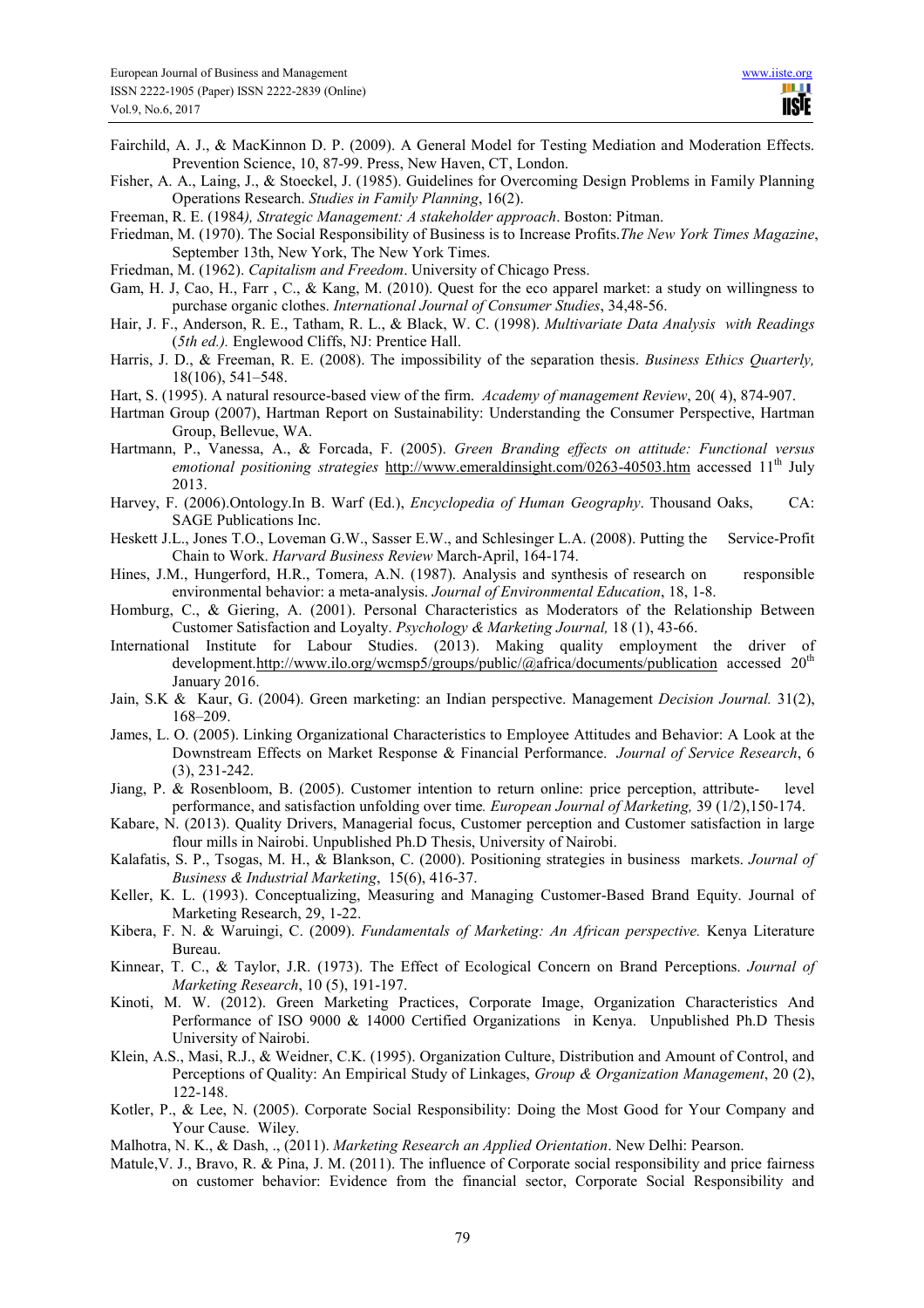TI II. **IISTE** 

Environment Management, 18, 317-331.

- Menon, A., Menon, A., Chowdhury, J., & Jankovich, J. (1999). Evolving Paradigm for Environmental Sensitivity in Marketing Programs: A Synthesis of Theory and Practice. *Journal of Marketing Theory and Practice,* 7(2), 1-15.
- Michael A., Gillespie, R., Denison, S., Ryan, S., William, S. (2007). Linking Organization culture to customer satisfaction. *European journal of work and organizational psychology*. DOI: 10.1080/13594320701560820
- Miles, M. P., & Munilla, L. S. (1993). Eco- orientation: An emerging business philosophy. *Journal of marketing Theory and Practice*, 1 (2), 43-51.
- Min, H & Galle W. P. (2001), "Green purchasing practices of US firms". *International Journal of Operations &Production Management* vol 21 No 9 pp 1222-1238.
- Mittal, V., & Kamakura, W. (2001). Satisfaction, Repurchase Intent and Repurchase Behavior: Moderating Effect of Customer Characteristics. *Journal of Marketing Research, 38, 131-42.*
- Mourad, M., & Ahmed, Y.S.(2012). *Perception of Green brand in an emerging innovative market: factors affecting the green brand preference in the telecom industry in Egypt.* www.emeraldinsight.com/1460- 1060.htm accessed 15th Sep 2014.
- Muchiri, M. (2012). Market entry strategies used by multinational corporations to enter into the Kenyan market. *International journal of Business and Social Research, 3(3) 32-35.*
- Mugenda, O., & Mugenda, A. (2003). Research Methods, 2<sup>rd</sup> edition, Kijabe Printer Nairobi, Kenya.
- Oburu, C., & Kinoti, M. (2012). Factors contributing towards adoption of Green Marketing in mobile service providers in Kenya. *DBA Africa Management Review*, 2(1), 56-69.
- Oliver, R.L. (1997). *Satisfaction: A behavioral perspective on the consumer*. New York: McGraw-H
- Oliver, R.L. (2006).*Customer satisfaction research*. The handbook of marketing research. USA:Sage
- Olsen, S.O. (2002). Comparative evaluation and the relationship between quality, satisfaction,and repurchase loyalty. *Journal of the Academy of Marketing Science,* 30( 3), 240-249.
- O'Sullivan, et al. (2009), Marketing performance measures and firm performance: Evidence from the European high-technology sector. *European Journal of Marketing, 43(5/6),* 843-862.
- Ottman, A. J. (2011). *Green Marketing trends focusing upon environmental protection.*  http://www.greenmarketing.com/blogs/category/green trends accessed 20<sup>th</sup> August 2013.
- Oyewole, P. (2001). Social Costs of Environmental Justice Associated with the Practice of Green Marketing. *Journal of Business Ethics,* 29(3), 239-252.
- Padgett, D. & Allen, D. (1997). Communicating experiences: a narrative approach to creating service brand image. *Journal of Advertising*, 26 ( 4), 49-62.
- Parker, B., Segev, S. & Pinto, J. (2009). What it Means to Go Green: Consumer Perception of Green Brands and Dimensions of Greenness, Florida International University, North Miami, FL.
- Paulssen, M. & Birk, M.M. (2007). Satisfaction and repurchase behavior in a business to-business setting: investigating the moderating effect of manufacturer company and demographic characteristics. *Industrial Marketing Management*, Vol. 36 No. 7, pp. 983-97.
- Peattie, K. (1995). *Environmental Marketing Management: Meeting the Green Challenge*. London: Pitman Publishing.
- Peattie, K. (2001). Towards sustainability: The third Age for Green Marketing. *The Marketing Review Journal,* 2, 129-146.
- Polonsky, M., & Ottman, J. (1998a). Exploratory examination of whether marketers include stakeholders in the green new product development process. *Journal of Cleaner Production,* 6(3),269-75
- Polonsky, M. J. (1995). A Stakeholder Theory Approach to Designing Environmental Marketing Strategy.*The Journal of Business and Industrial Marketing,* 10(3), 29-47.
- Polonsky, M. J., & Mintu-Wimsatt, A. T. (2001). Environmental Marketing: Strategies, Practice, Theory, and Research, New York : Haworth Press.
- Porter, M., & Van der, L. (1995). Competitive Strategy. Techniques for Analyzing Industries and Competitors. Free Press: New York.
- Prakash A. 2000a. *Greening the Firm: the Politics of Corporate Environmentalism*. Cambridge University Press: Cambridge.
- Prakash A. 2002. Green marketing, public policy and managerial strategies. *Business Strategy and the Environment,* 11, 285–297.
- Pujari, D., & Wright, G. (1996). Developing environmentally conscious strategies: A qualitative Study of selected companies in Germany and Britain. *Journal of marketing intelligence and Planning,* 14(1), 19-28.
- Rao, S.S., Truong, D., Senecal, S. and Le, T.T. (2007). How buyers' expected benefits, perceived risks, and ebusiness readiness influence their e-marketplace usage*. Industrial Marketing Management,* 36( 8),